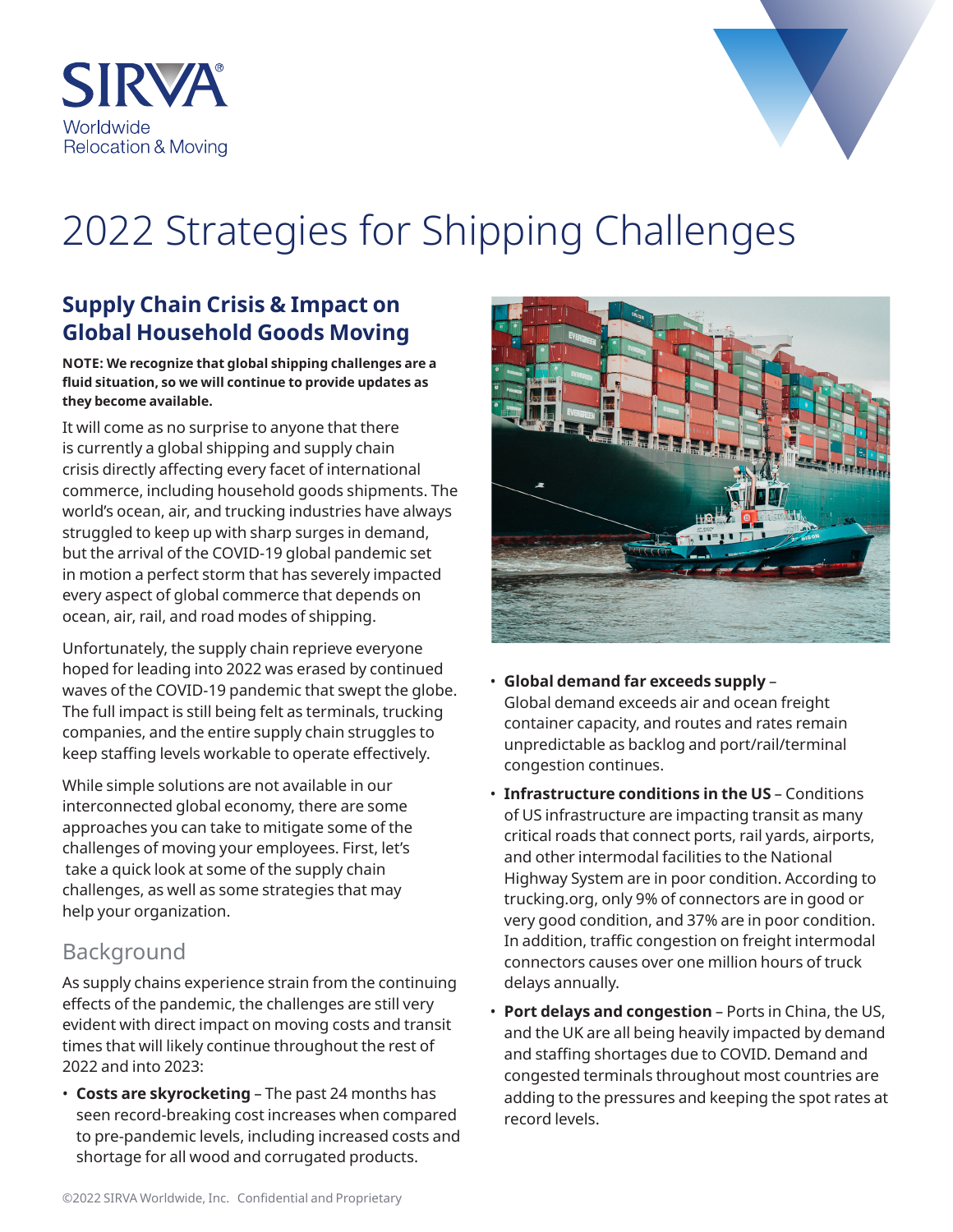- **Ongoing driver and labor shortages** Continued global shortages of truck drivers are causing further delays in deliveries. According to recent estimates from trucking.org, an additional 60,800 truck drivers are needed immediately, which is expected to grow to more than 160,000 by 2028. When anticipated driver retirement numbers and the expected growth in freight demand are factored in, the industry will need to hire roughly 1.1 million new drivers over the next decade.
- **Travel restrictions** COVID-19 lockdown travel restrictions are often reinstated with little notice, causing further delays and congestion.
- **Carrier schedule reliability at record lows** For most services, including packing, drayage, ocean, and air freight, advanced booking is required. Advanced booking does not guarantee desired time frames. Carrier schedule reliability saw continued decline and is at the lowest level ever recorded.

### Setting Expectations for Stakeholders and Relocating Employees

Expectations need to be set for your organization's stakeholders. It is important to understand that there will probably be delays, increases in costs, requests for exceptions/extension, and it may take longer for your employees to get settled. It is important to update cost projections and accruals so that your business has greater visibility of the increased costs and why they are happening. While there are many challenges facing global household goods moving that are not likely to go away any time soon, there are some approaches we can take to help to improve the employee experience during these challenging times:

- **Close communication** It is more important now than ever to maintain close and open communications channels—SIRVA, organizations, freight forwarders, moving employees—until business operations can return to normal.
- **Flexibility and advanced planning** Timelines for the shipment and delivery of household goods will need to be adjusted, so advanced planning and flexibility is vital.
- **Knowledge is power** Stay updated on the ever-changing rules and regulations due to COVID-19

with SIRVA's [COVID-19 Hub](https://www.sirva.com/company/covid-19), which offers current information and links to helpful resources.

• **Consider a Carrier Delay Protection Program** – This program can provide peace of mind and offer some assistance in buying necessities if the employee's shipment is delayed beyond quoted transit times.

**"The lingering effects of the pandemic continue to cause shipping delays, container shortages, congestion in ports, and onshore shortages of haulers and port staff, meaning shipping timelines and costs will continue to be impacted throughout the rest of 2022 and into 2023."**

## Shipment Delay Strategies: Program Recommendations

The lingering effects of the pandemic continue to cause shipping delays, container shortages, congestion in ports, and onshore shortages of haulers and port staff, meaning shipping timelines and costs will continue to be impacted. Last year, SIRVA surveyed organizations with global mobility programs to explore the strategies being put into place to manage shipping delays. The best practices gleaned from those conversations continue to be valid.

Following are several strategies organizations have applied to address the impacts that shipping delays are having on their programs:

- **Extending temporary living benefits** When shipments are delayed, relocating employees are not able to move into their long-term/permanent housing if they are unfurnished, so temporary accommodations may need to be extended, along with any other temporary living benefits such as per diems or allowances.
- **Short-term furniture rental** In some locations, short-term furniture rental can enable employees to move into their long-term/permanent housing while they wait for their household goods shipment